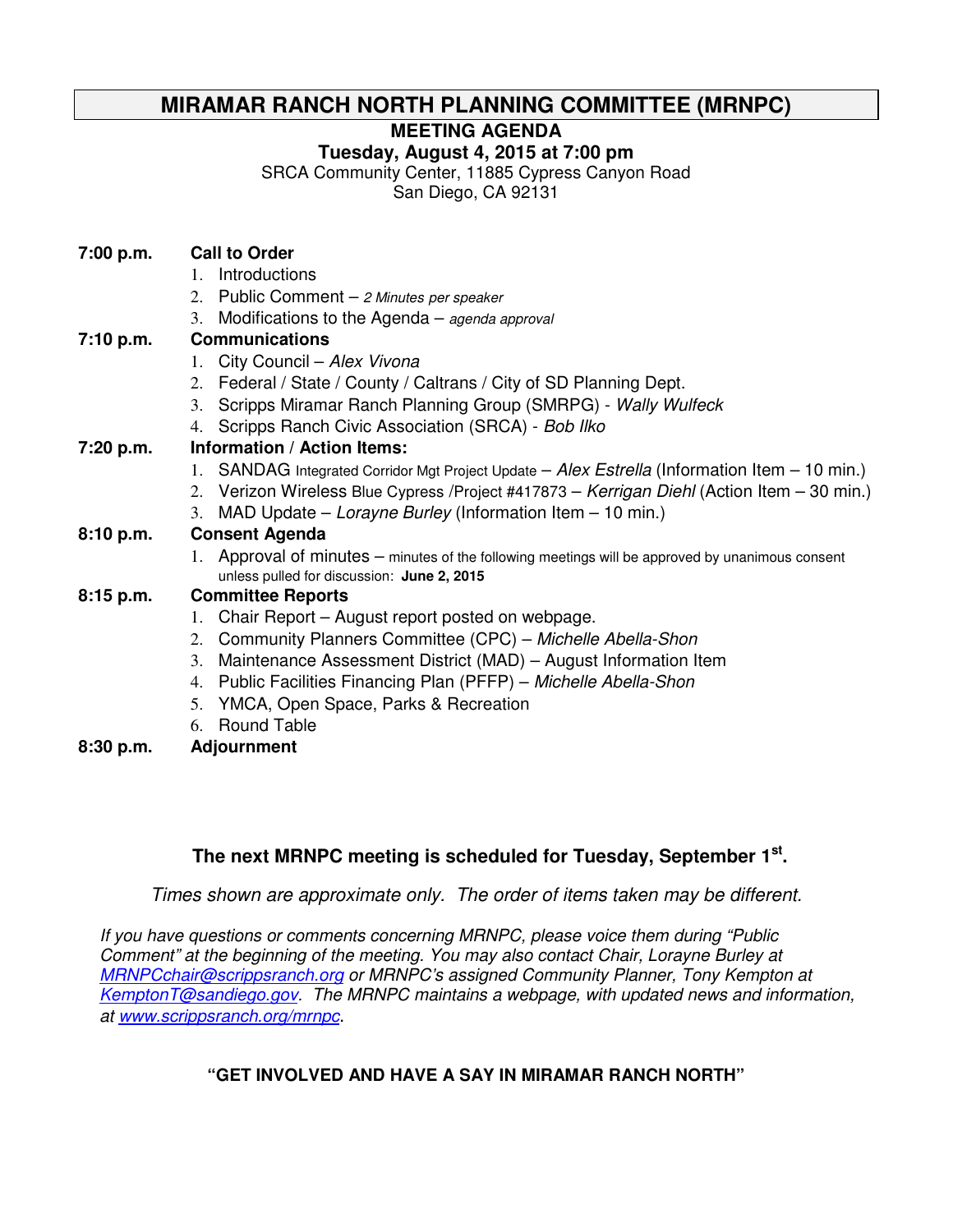#### MRNPC Chair's Report for August 2015 http://www.scrippsranch.org/mrnpc

On the agenda this month we have:

### (#1) SANDAG Integrated Corridor Management Project Update – (Information item)

Alex Estrella, SANDAG Community Outreach Coordinator, will present.

SANDAG (San Diego Association of Governments) will provide a brief presentation on the Integrated Corridor Management (ICM) Project and possible impacts/detours on surface streets in the vicinity of the Scripps Poway Parkway & I-15 freeway.

SANDAG ICM project info can be found at:

http://www.sandag.org/index.asp?projectid=429&fuseaction=projects.detail

### (#2) Verizon Wireless Blue Cypress/Project #417873 – (Action item)

The City has requested an advisory recommendation on a Conditional Use Permit (CUP), process 3, for a Wireless Communication Facility (WCF), at 11640 Spring Canyon Road (Fire Station #37), consisting of a 35 ft tall mono-pine tree with supporting antennas and an above ground equipment enclosure. The WCF development plans, drawings and several photo simulations have been available for review, for the past 2 months, on MRNPC webpage. The antenna tree and equipment enclosure would be located on the northwest corner of Fire Station #37 property. The committee will address the CUP request at the August  $4<sup>th</sup>$  meeting.

Supporting documents and drawings are posted on the MRNPC webpage at: https://www.scrippsranch.org/committees/advisory-committees/mrnpc.html

### (#3) MRN MAD Update – (Information item)

The MAD continues to work toward increasing the use of drought tolerant plants and materials in the landscaping. Updated MAD reports are posted on the MRN webpage. Topics will include:

- Recent request for replacement of concrete fence rails in MRN open space by MRN resident.

A PO has been submitted for \$2,500 to South Bay Fence for repairs or replacement of cement fences.

- Status of MRN Developer Fund Agreement designations. Need to find a new contractor to build the gazebo/shade structure.

- Working on a couple of funding proposals for additional improvements at Dry Creek Fire Retardant Garden.

- Several varieties of butterflies have been observed at the Butterfly Park.

On the Consent Agenda:

### 1. Approval of June 2, 2015 minutes

The minutes will be circulated among the members as a PDF document prior to the meeting via email. An opportunity to request corrections will be made in the meeting. Should no such requests be made, the Chair will deem the minutes adopted by unanimous consent.

In other news/topics:

# 1. MedImpact/ Sudberry / Watermark Project

The MedImpact and Watermark Projects are the land development sites, at the southeast corner of Scripps Poway Parkway/Mercy Road and I-15. Current estimate for start of construction on the MedImpact office